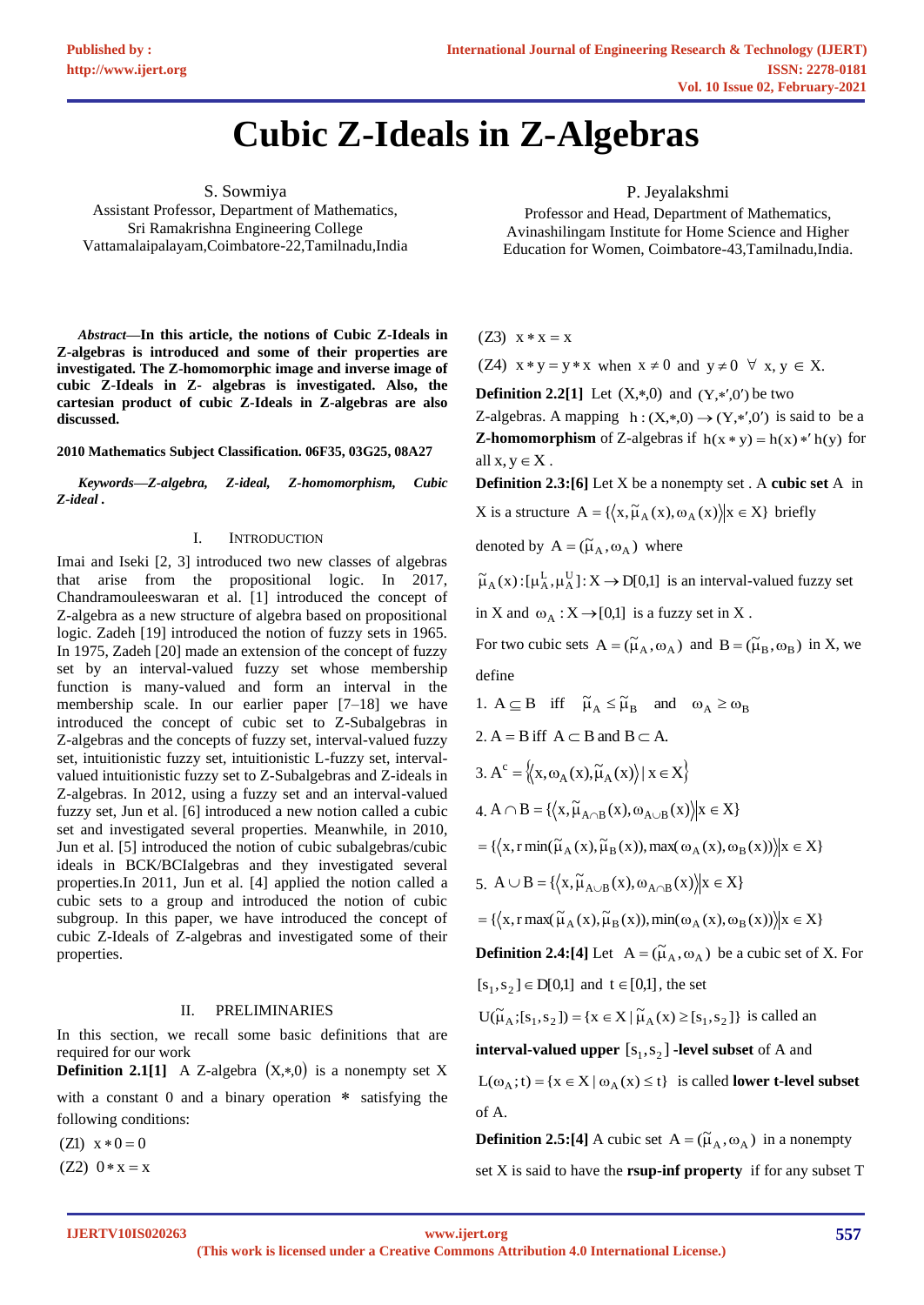of X there exists  $t_0 \in T$  such that  $\tilde{\mu}_A(t_0) = r \sup_{t \in T} \tilde{\mu}_A(t)$ and  $\omega_A(t_0) = \inf_{t \in T} \omega_A(t)$  respectively.

**Definition 2.6:[6]** Consider a collection of cubic sets  $A_i = \{ \langle x, \tilde{\mu}_{A_i}(x), \omega_{A_i}(x) \rangle | x \in X \}$  where  $i \in \Omega$ ,

(i) P-union and P-intersection denoted by  $P\left(\bigcup_{i} A_i\right)$  $\overline{\phantom{a}}$ Ι  $\overline{\phantom{a}}$ I L V  $P\left(\bigcup A_i\right)$  and  $\epsilon\Omega$ i

$$
P\left(\bigcap_{i\in\Omega} A_i\right) \text{ are defined as follows.}
$$
\n
$$
P\left(\bigcup_{i\in\Omega} A_i\right) = \left\{ \left\langle x, \widetilde{\mu}_{\bigcup_{i\in\Omega} A_i}(x), \omega_{\bigcup_{i\in\Omega} A_i}(x) \right\rangle | x \in X \right\}
$$
\n
$$
= \left\{ \left\langle x, r \sup_{i\in\Omega} \widetilde{\mu}_{A_i}(x), \sup_{i\in\Omega} \omega_{A_i}(x) \right\rangle | x \in X \right\},
$$
\n
$$
P\left(\bigcap_{i\in\Omega} A_i\right) = \left\{ \left\langle x, \widetilde{\mu}_{\bigcap_{i\in\Omega} A_i}(x), \omega_{\bigcap_{i\in\Omega} A_i}(x) \right\rangle | x \in X \right\}
$$
\n
$$
= \left\{ \left\langle x, r \inf_{i\in\Omega} \widetilde{\mu}_{A_i}(x), \inf_{i\in\Omega} \omega_{A_i}(x) \right\rangle | x \in X \right\}
$$

(ii) Union and intersection denoted by  $\bigcup_{i \in \Omega}$  $A_i$  and  $\bigcap_{i \in \Omega}$  $A_i$  are

defined as follows.

$$
\bigcup_{i \in \Omega} A_i = \left\{ \left\langle x, \widetilde{\mu}_{\bigcup_{i \in \Omega} A_i}(x), \omega_{\bigcap_{i \in \Omega} A_i}(x) \right\rangle | x \in X \right\}
$$

$$
= \left\{ \left\langle x, r \sup_{i \in \Omega} \widetilde{\mu}_{A_i}(x), \inf_{i \in \Omega} \omega_{A_i}(x) \right\rangle | x \in X \right\},
$$

$$
\bigcap_{i \in \Omega} A_i = \left\{ \left\langle x, \widetilde{\mu}_{\bigcap_{i \in \Omega} A_i}(x), \omega_{\bigcup_{i \in \Omega} A_i}(x) \right\rangle | x \in X \right\}
$$

$$
= \left\{ \left\langle x, r \inf_{i \in \Omega} \widetilde{\mu}_{A_i}(x), \sup_{i \in \Omega} \omega_{A_i}(x) \right\rangle | x \in X \right\}
$$

**Definition 2.7:**[4] Let h be a mapping from a set X into a set Y.

(i) Let  $A = (\tilde{\mu}_A, \omega_A)$  be a cubic set in X. Then the image of A under h, denoted by

$$
h(A) = \{ \langle y, \widetilde{\mu}_{h(A)}(y), \omega_{h(A)}(y) \rangle | y \in Y \} , \text{ is defined by:}
$$

$$
\widetilde{\mu}_{h(A)}(y) = \begin{cases} \text{r sup } \widetilde{\mu}_A(z) & \text{if } h^{-1}(y) = \{x \mid h(x) = y\} \neq \emptyset \\ [0,0] & \text{otherwise} \end{cases}
$$

and

$$
\omega_{h(A)}(y) = \begin{cases} \inf_{z \in h^{-1}(y)} \omega_A(z) & \text{if } h^{-1}(y) = \{x \mid h(x) = y\} \neq \emptyset \\ 1 & \text{otherwise} \end{cases}
$$

is a cubic set in Y.

(ii) Let  $B = (\tilde{\mu}_B, \omega_B)$  be a cubic set in Y. Then the inverse image (or pre-image) of B under h, denoted by

$$
h^{-1}(B) = \{ \left\langle x, \widetilde{\mu}_{h^{-1}(B)}(x), \omega_{h^{-1}(B)}(x) \right\rangle | x \in X \} \text{ is a cubic set in } X
$$

defined by  $\widetilde{\mu}_{h^{-1}(B)}(x) = \widetilde{\mu}_{B}(h(x))$ and

 $\omega_{h^{-1}(B)}(x) = \omega_B(h(x))$  for all  $x \in X$ .

**Definition 2.8:[4]** Let  $A = (\tilde{\mu}_A, \omega_A)$  and  $B = (\tilde{\mu}_B, \omega_B)$  be any two cubic sets in X . Then, the Cartesian product of cubic sets A and B is given by  $A \times B = (\tilde{\mu}_{A \times B}, \omega_{A \times B})$  where  $\widetilde{\mu}_{A\times B}: X \times X \to D[0,1]$  and  $\omega_{A\times B}: X \times X \to [0,1]$  are defined by  $\widetilde{\mu}_{A\times B}(x, y) = r \min{\{\widetilde{\mu}_{A}(x), \widetilde{\mu}_{B}(y)\}}$ and  $\omega_{A\times B}(x, y) = \max{\{\omega_A(x), \omega_B(y)\}}$  for all  $(x, y) \in X \times X$ .

## III. CUBIC Z-IDEALS IN Z-ALGEBRAS

 In this section, the notion of Cubic Z-ideals in Z-algebras is defined and corresponding results are proved. **Definition 3.1:** Let  $(X, *0)$  be a Z-algebra. A cubic set  $A = (\tilde{\mu}_A, \omega_A)$  in X is called a **cubic** Z-ideal of X if it satisfies the following conditions:

(i)  $\tilde{\mu}_A(0) \ge \tilde{\mu}_A(x)$  and  $\omega_A(0) \le \omega_A(x)$ 

(ii)  $\widetilde{\mu}_{A}(x) \ge r \min{\{\widetilde{\mu}_{A}(x * y), \widetilde{\mu}_{A}(y)\}}$ 

(iii)  $\omega_A(x) \le \max\{\omega_A(x * y), \omega_A(y)\}$ , for all  $x, y \in X$ .

**Example 3.2:** Consider a Z-algebra  $X = \{0,1,2,3\}$  with the following Cayley table :

| $\ast$                  | $\bf{0}$         |   | $\mathbf{2}$   | 3 |
|-------------------------|------------------|---|----------------|---|
| $\bf{0}$                | $\overline{0}$   |   | $\overline{2}$ | 3 |
| 1                       | $\boldsymbol{0}$ |   | 3              |   |
| $\overline{2}$          | 0                | 3 | $\overline{2}$ |   |
| $\overline{\mathbf{3}}$ | 0                |   |                | 3 |

Define a cubic set A in X by  $\tilde{\mu}_A(x) = [0.6, 0.8]$  and

 $\omega_A(x) = 0.2$ , for all  $x \in X$ . Then, A is a cubic Z-ideal of a Z-algebra X.

**IJERTV10IS020263**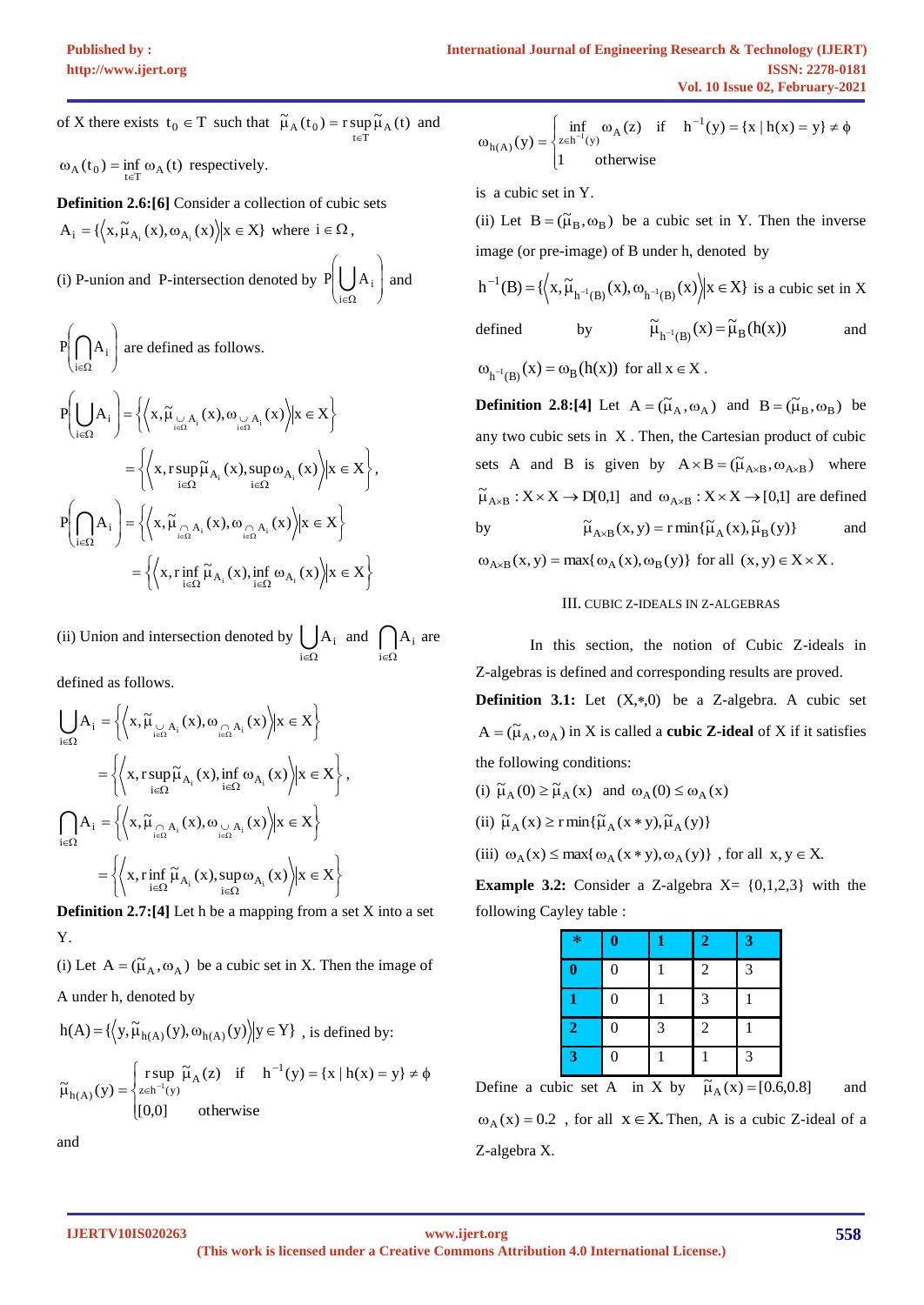**Theorem 3.3:** The intersection of any set of cubic Z-ideals of a Z-algebra X is also a cubic Z-ideal of X. **Proof:** Let  $A_i = \{ (x, \tilde{\mu}_{A_i}(x), \omega_{A_i}(x)) | x \in X \}$  where  $i \in \Omega$  an index set, be a set of cubic Z-ideals of a Z-algebra X . Then for any  $x, y \in X$ ,  $\tilde{\mu}_{\cap A_i}(0) = r \inf \tilde{\mu}_{A_i}(0) \ge r \inf \tilde{\mu}_{A_i}(x) = \tilde{\mu}_{\cap A_i}(x)$  $\omega_{\text{A}_i}(0) = \sup \omega_{\text{A}_i}(0) \geq \sup \omega_{\text{A}_i}(x) = \omega_{\text{A}_i}(x)$ 

- $\widetilde{\mu}_{\cap A_i}(x) = r \inf \widetilde{\mu}_{A_i}(x) \geq r \inf \{ r \min \{ \widetilde{\mu}_{A_i}(x * y), \widetilde{\mu}_{A_i}(y) \} \}$  $=$  r min{r inf  $\widetilde{\mu}_{A_i}(x * y)$ , r inf  $\widetilde{\mu}_{A_i}(y)$ }  $=$  r min $\{\widetilde{\mu}_{\cap A_i}(x * y), \widetilde{\mu}_{\cap A_i}(y)\}$
- and  $\omega_{\cup A_i}(x) = \sup \omega_{A_i}(x) \leq \sup \{ \max \{ \omega_{A_i}(x * y), \omega_{A_i}(y) \} \}$

$$
= \max\{\sup \omega_{A_i}(x * y), \sup \omega_{A_i}(y)\}\
$$

$$
= \max\{\omega_{\cup A_i}(x * y), \omega_{\cup A_i}(y)\}\
$$

Hence  $\bigcap A_i = (\widetilde{\mu}_{\cap A_i}, \omega_{\cup A_i})$  is a cubic Z-ideal of a Zi  $\in \Omega$ 

algebra X.

**Theorem 3.4:** Let  $A_i = (\tilde{\mu}_{A_i}, \omega_{A_i})$  be a set of cubic Z-ideals

of a Z-algebra X, where  $i \in \Omega$  an index set. If r sup {r min{ $\tilde{\mu}_{A_i}$  (x \* y),  $\tilde{\mu}_{A_i}$  (y)}}

 $=$  r min{r sup  $\widetilde{\mu}_{A_i}(x * y)$ , r sup  $\widetilde{\mu}_{A_i}(y)$ } and

 $\inf \{ \max \{ \omega_{A_i}(x * y), \omega_{A_i}(y) \} \} = \max \{ \inf \omega_{A_i}(x * y), \inf \omega_{A_i}(y) \}$ , for all  $x, y \in X$ , then the union of  $A_i$  is again a cubic Z-ideal of X.

**Theorem 3.5:** Let  $A_i = (\tilde{\mu}_{A_i}, \omega_{A_i})$  be a set of cubic Z-ideals of a Z-algebra X, where  $i \in \Omega$  an index set. If  $\inf\{\max\{\omega_{A_i}(x*y),\omega_{A_i}(y)\}\} = \max\{\inf \omega_{A_i}(x*y),\inf \omega_{A_i}(y)\},$ 

for all  $x, y \in X$ , then the P-intersection of  $A_i$  is again a cubic Z-ideal of X.

**Theorem 3.6:** Let  $A_i = (\tilde{\mu}_{A_i}, \omega_{A_i})$  be a set of cubic Z-ideals of a Z-algebra X, where  $i \in \Omega$  an index set. If r sup {r min{ $\tilde{\mu}_{A_i}$  (x \* y),  $\tilde{\mu}_{A_i}$  (y)}}

 $=$  r min{r sup  $\widetilde{\mu}_{A_i}(x * y)$ , r sup  $\widetilde{\mu}_{A_i}(y)$ }, for all  $x, y \in X$ , then the P-union of  $A_i$  is again a cubic Z-Subalgebra of X.

**Theorem 3.7:** Cubic set  $A = (\tilde{\mu}_A, \omega_A)$  of a Z-algebra X is a cubic Z-ideal of X where  $\tilde{\mu}_A = [\mu_A^L, \mu_A^U]$  if and only if

 $\mu_{A}^{L}, \mu_{A}^{U}$  and  $(\omega_{A})^{c}$  are fuzzy Z-ideals of X.

Analogously, the following theorems can be proved. **Theorem 3.8:** Let  $A = (\tilde{\mu}_A, \omega_A)$  be a cubic set in a Z-algebra X. Then A is a cubic Z-ideal of X if and only if for all  $[s_1, s_2] \in D[0,1]$  and  $t \in [0,1]$ , the sets  $U(\tilde{\mu}_A; [s_1, s_2])$ and  $L(\omega_A; t)$  of A are either empty or Z-ideals of X.

**Theorem 3.9:** Let h be a Z-homomorphism from a Z-algebra  $(X, *0)$  onto a Z-algebra  $(Y, *', 0')$  and A be a cubic Z-ideal of X with rsup-inf property. Then image of A denoted by  $h(A)$  is a cubic Z-ideal of Y.

**Theorem** 3.10: Let  $h: (X, *0) \to (Y, *', 0')$ be a Z-homomorphism of Z-algebras. If B is a cubic Z-ideal of Y, then  $h^{-1}(B)$  is a cubic Z-ideal of X.

**Theorem 3.11:** Let  $h: (X,*,0) \to (Y,*,0')$ be an Z-epimorphism of Z-algebras. Let B be a cubic set of Y. If  $h^{-1}(B)$  is a cubic Z-ideal of X then B is a cubic Z-ideal of Y.

**Theorem 3.12:** If A and B be cubic Z-ideals of Z-algebra X then  $A \times B$  is a cubic Z-ideal in  $X \times X$ .

**Theorem 3.13:** Let A and B be two cubic sets of a Z-algebra X. If  $A \times B$  is a cubic Z-ideal of  $X \times X$ , the following are true.

(i) 
$$
\tilde{\mu}_A(0) \ge \tilde{\mu}_B(y)
$$
 and  $\tilde{\mu}_B(0) \ge \tilde{\mu}_A(x)$  for all  $x, y \in X$ .

(ii)  $\omega_A(0) \leq \omega_B(y)$  and  $\omega_B(0) \leq \omega_A(x)$  for all  $x, y \in X$ .

**Proof:** Assume that  $\tilde{\mu}_B(y) > \tilde{\mu}_A(0)$  and  $\tilde{\mu}_A(x) > \tilde{\mu}_B(0)$ for some  $x, y \in X$ .

Then

$$
\widetilde{\mu}_{A \times B}(x, y) = r \min\{\widetilde{\mu}_{A}(x), \widetilde{\mu}_{B}(y)\} > r \min\{\widetilde{\mu}_{B}(0), \widetilde{\mu}_{A}(0)\}
$$

$$
= \widetilde{\mu}_{A \times B}(0,0)
$$

which is a contradiction.

Similarly, assume that  $\omega_A(x) < \omega_B(0)$  and  $\omega_B(y) < \omega_A(0)$ for some  $x, y \in X$ .

Then

$$
\omega_{A\times B}(x, y) = \max\{\omega_A(x), \omega_B(y)\} < \max\{\omega_B(0), \omega_A(0)\}
$$

 $=\omega_{A\times B}(0,0)$